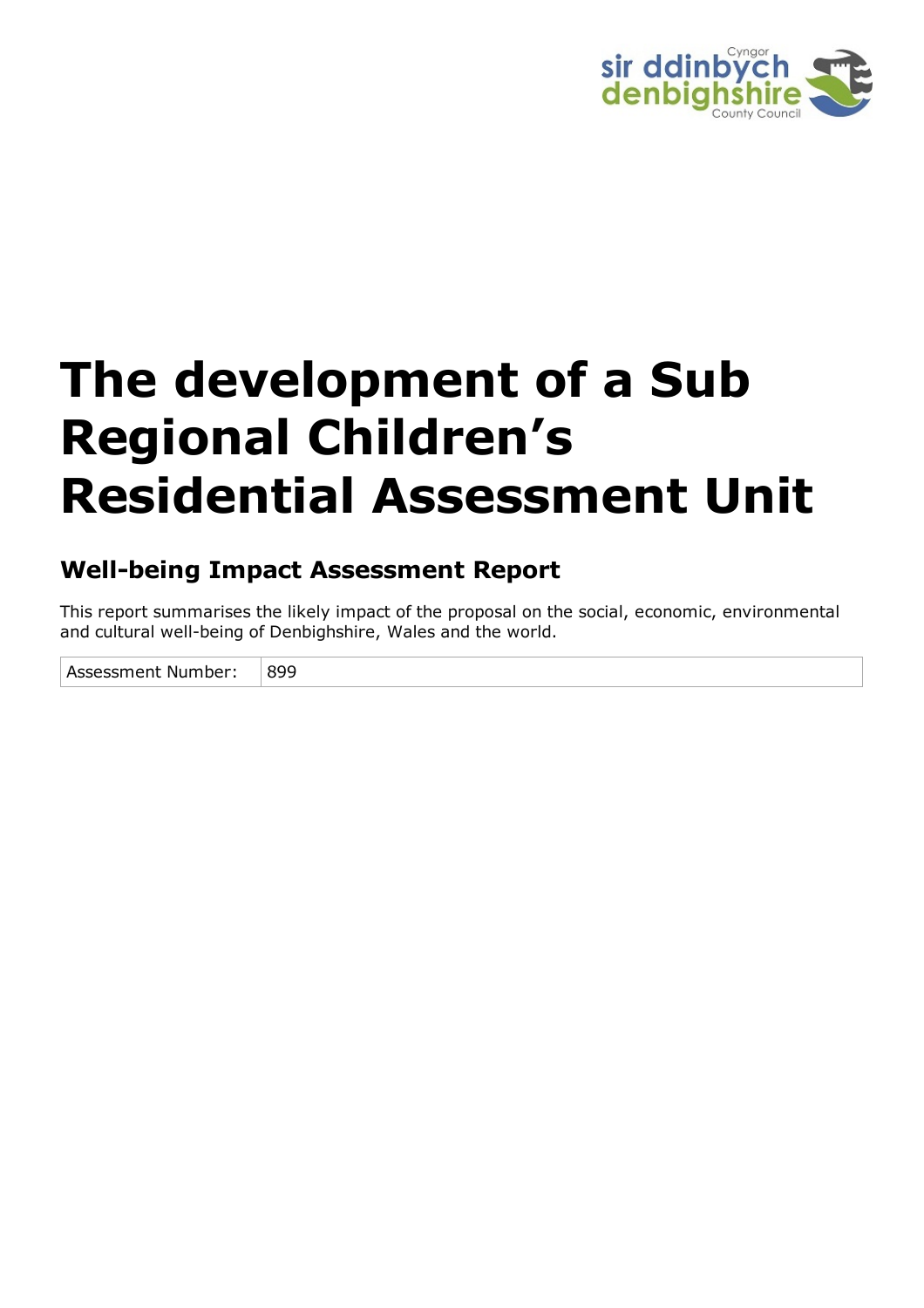| Brief description:                                     | A collaboration project between Denbighshire County Council (DCC),<br>Conwy County Borough Council (CCBC) and Betsi Cadwallader<br>University Health Board has been initiated to develop a Sub Regional<br>Residential Children's Assessment Centre to serve both Conwy and<br>Denbighshire. Currently DCC or CCBC do not have a model for<br>delivering a co-ordinated solution for assessing the needs of children<br>coming in to care necessary to evaluate needs and pathway options.<br>There is a significant shortage of specialist placements for young people<br>with significant emotional and behavioural challenges in North Wales<br>resulting in these young people often being placed out of county,<br>sometimes significant distances from their home or remaining in hospital<br>settings. In addition North Wales has a high number of children from<br>outside the region who are looked after locally and this number has<br>been increasing. This places additional demand on local services such as<br>health, education, police and support services. The Sub Regional<br>Residential Children's Assessment Centre will be a place where the<br>children can be safely cared for and nurtured by a residential team. The<br>role and function of the Unit is to enable a formulation of need with<br>psychological input, to ensure that the future care and support plan<br>offered to both 'sides' maximises the potential for those children to<br>return home / to family and avoid becoming LAC. Assessment of the<br>child and the family's ability to parent the child would be undertaken<br>through the provision of a wide range of therapeutic services<br>appropriate for the child. The assessment centre which will be located in<br>Colwyn Bay will be comprised of 3 buildings including an assessment unit<br>along with a pre-planned and unplanned residential accommodation<br>block for up to 6 children and young people for a maximum length of 12<br>weeks. This provision will accommodate children and young people from<br>the two local authorities working in partnership, with admissions based<br>on demand. |
|--------------------------------------------------------|----------------------------------------------------------------------------------------------------------------------------------------------------------------------------------------------------------------------------------------------------------------------------------------------------------------------------------------------------------------------------------------------------------------------------------------------------------------------------------------------------------------------------------------------------------------------------------------------------------------------------------------------------------------------------------------------------------------------------------------------------------------------------------------------------------------------------------------------------------------------------------------------------------------------------------------------------------------------------------------------------------------------------------------------------------------------------------------------------------------------------------------------------------------------------------------------------------------------------------------------------------------------------------------------------------------------------------------------------------------------------------------------------------------------------------------------------------------------------------------------------------------------------------------------------------------------------------------------------------------------------------------------------------------------------------------------------------------------------------------------------------------------------------------------------------------------------------------------------------------------------------------------------------------------------------------------------------------------------------------------------------------------------------------------------------------------------------------------------------------------------------------------------------------------|
| Date Completed:                                        | Version: 0                                                                                                                                                                                                                                                                                                                                                                                                                                                                                                                                                                                                                                                                                                                                                                                                                                                                                                                                                                                                                                                                                                                                                                                                                                                                                                                                                                                                                                                                                                                                                                                                                                                                                                                                                                                                                                                                                                                                                                                                                                                                                                                                                           |
| Completed by:                                          |                                                                                                                                                                                                                                                                                                                                                                                                                                                                                                                                                                                                                                                                                                                                                                                                                                                                                                                                                                                                                                                                                                                                                                                                                                                                                                                                                                                                                                                                                                                                                                                                                                                                                                                                                                                                                                                                                                                                                                                                                                                                                                                                                                      |
| Responsible Service:                                   | <b>Education &amp; Children Services</b>                                                                                                                                                                                                                                                                                                                                                                                                                                                                                                                                                                                                                                                                                                                                                                                                                                                                                                                                                                                                                                                                                                                                                                                                                                                                                                                                                                                                                                                                                                                                                                                                                                                                                                                                                                                                                                                                                                                                                                                                                                                                                                                             |
| Localities affected by<br>the proposal:                | Whole County,                                                                                                                                                                                                                                                                                                                                                                                                                                                                                                                                                                                                                                                                                                                                                                                                                                                                                                                                                                                                                                                                                                                                                                                                                                                                                                                                                                                                                                                                                                                                                                                                                                                                                                                                                                                                                                                                                                                                                                                                                                                                                                                                                        |
| Who will be affected by<br>the proposal?               | Children, families / alternative carers Residential providers and foster<br>carers Residents of Conwy and Denbighshire Social Work Teams for<br>Conwy County Borough Council and Denbighshire County Council BCUHB<br>Family Centres (Conwy), Early Intervention Team (DCC) Education<br>Services (CCBC & DCC)                                                                                                                                                                                                                                                                                                                                                                                                                                                                                                                                                                                                                                                                                                                                                                                                                                                                                                                                                                                                                                                                                                                                                                                                                                                                                                                                                                                                                                                                                                                                                                                                                                                                                                                                                                                                                                                       |
| Was this impact<br>assessment completed<br>as a group? | Yes                                                                                                                                                                                                                                                                                                                                                                                                                                                                                                                                                                                                                                                                                                                                                                                                                                                                                                                                                                                                                                                                                                                                                                                                                                                                                                                                                                                                                                                                                                                                                                                                                                                                                                                                                                                                                                                                                                                                                                                                                                                                                                                                                                  |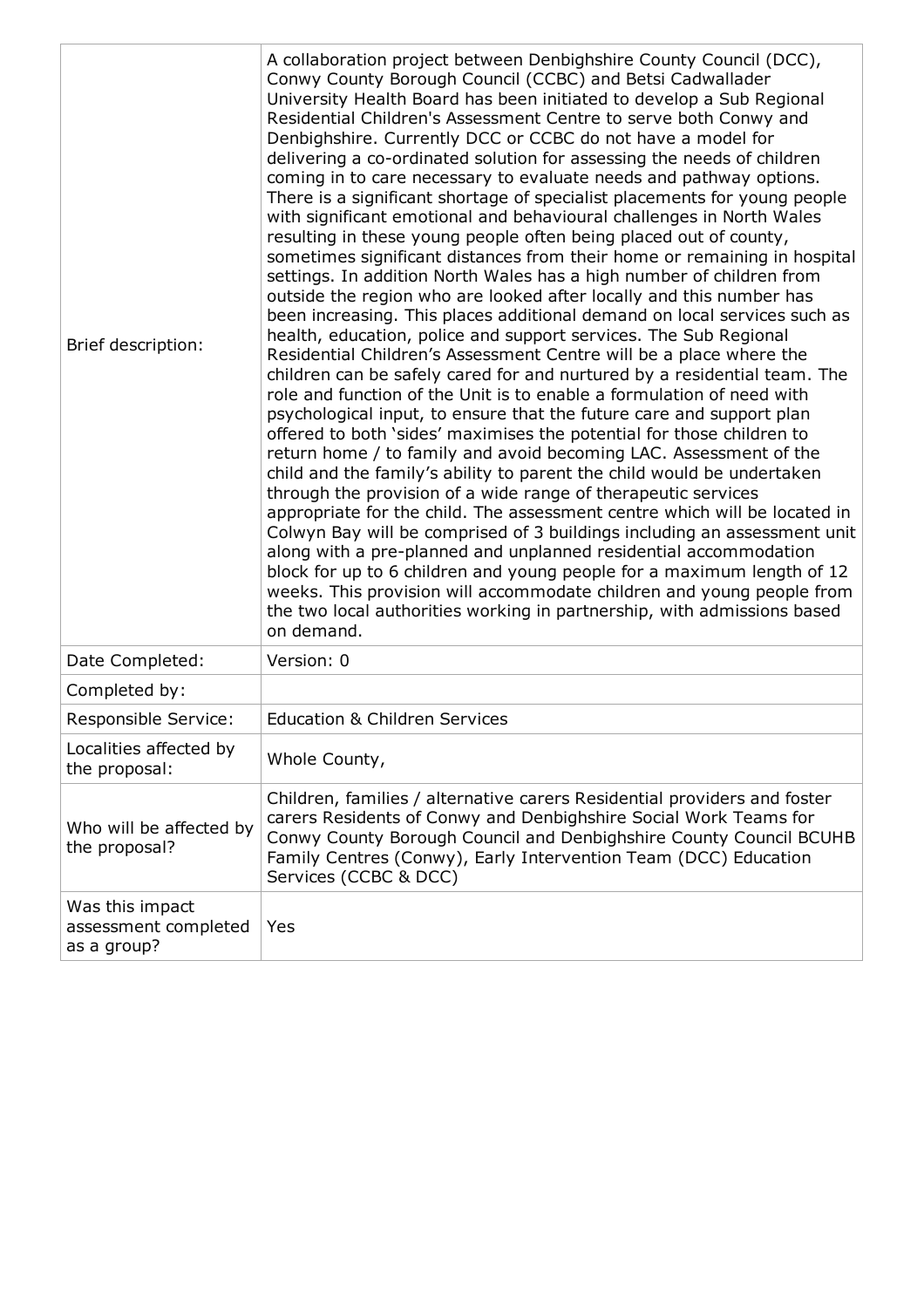## **IMPACT ASSESSMENT SUMMARY AND CONCLUSION**

Before we look in detail at the contribution and impact of the proposal, it is important to consider how the proposal is applying the sustainable development principle. This means that we must act "in a manner which seeks to ensure that the needs of the present are met without compromising the ability of future generations to meet their own needs."

#### **Score for the sustainability of the approach**

 $(3 \text{ out of 4 stars})$  Actual score : 28 / 36.

#### **Summary for each Sustainable Development principle**

| Long term            | The role and function of the Unit is to provide support to ensure that the<br>future care and support plan offered to child and carer maximises the<br>potential for those children to return home / to family and avoid becoming<br>LAC. This will support long term needs and will provide significant long<br>term benefits for both the child and carer in the future. The project has<br>considered and developed into the design infrastructure resilience to limit<br>impact and tackles climate change.                       |
|----------------------|---------------------------------------------------------------------------------------------------------------------------------------------------------------------------------------------------------------------------------------------------------------------------------------------------------------------------------------------------------------------------------------------------------------------------------------------------------------------------------------------------------------------------------------|
| <b>Prevention</b>    | The unit will identify support needs meaning that there is a greater chance<br>of avoiding future placement breakdown, be that in foster care or a longer<br>term residential unit. Resulting in a reliance on public services and<br>preventing issues escalating. The design will be developed on a semi<br>brownfield site and has considered the use of energy efficient including air<br>source heating, LED lighting and planting. BREEAM will be followed as<br>good practice, although the certificate is not required by WG. |
| <b>Integration</b>   | The proposal is consistent with the premise of the Social Services and<br>Well-Being Act in its focus on ensuring early intervention and prevention<br>to avoid high levels of dependency and costs. The project also meets<br>corporate plan priorities to support children and young people and their<br>families. As a result the Central Area Integrated Service Board has<br>prioritised the development of a sub-regional Children's Assessment<br>Centre from regional ICF capital funding allocation.                         |
| <b>Collaboration</b> | This is a tripartite provision between DCC, CCBC and BCUHB. The<br>partnership will have significant benefits for Health, Education, Police as a<br>result due to the new provision providing early intervention, easing<br>capacity on these services.                                                                                                                                                                                                                                                                               |
| <b>Involvement</b>   | Consultation with stakeholders, such as staff all 3 partners, service users<br>and local residents will be conducted throughout the project to ensure that<br>any issues and concerns will be considered, to improve the development<br>and reduce the impact on the local community.                                                                                                                                                                                                                                                 |

#### **Summary of impact**

#### **Well-being Goals**

| A prosperous Denbighshire                                        | Positive       |
|------------------------------------------------------------------|----------------|
| A resilient Denbighshire                                         | <b>Neutral</b> |
| A healthier Denbighshire                                         | Positive       |
| A more equal Denbighshire                                        | Positive       |
| A Denbighshire of cohesive communities                           | Positive       |
| A Denbighshire of vibrant culture and thriving<br>Welsh language | Positive       |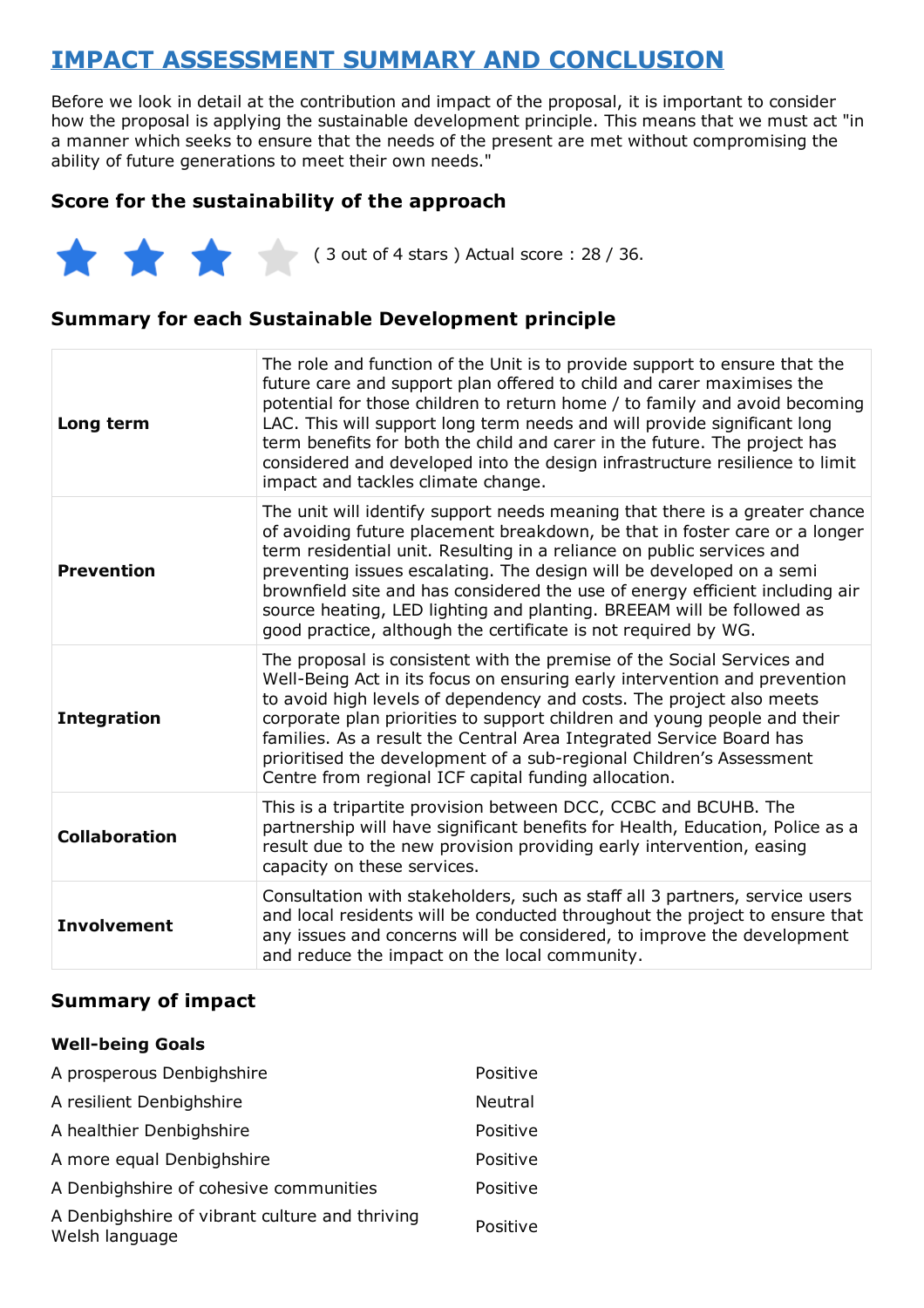

#### **Main conclusions**

The assessment overall will have a positive impact. The document has assessed the project and some of the elements, as the project is based in Conwy, will not impact directly on Denbighshire. However its impact on the region / area has been considered in drawing up the assessment.

A prosperous Denbighshire:

The Sub Regional Residential Children's Assessment Centre will be a place where the children can be safely cared for and nurtured by a residential team.

The role and function of the Unit will enable a formulation of need with psychological input, to ensure that the future care and support plan offered to both 'sides' maximises the potential for those children to return home / to family and avoid becoming LAC as well as reducing costs of out of county placements long term.

This proposal will provide the local community with opportunities to enhance skills through training, work experience and apprenticeships in addition to providing potential job opportunities within the construction industry.

The proposal will also use local sub - contractors as part of the procurement process resulting investment within the local economy.

As CCBC are the lead partner and the asset will be in Conwy, CCBC will be responsible for resolving negative impacts and monitoring performance.

Training will be provided to staff on how to use the BMS system and the site will be monitored to ensure that the site is running efficiently.

A resilient Denbighshire:

Although there is potential of some impact on the environment as a result of this proposal, measures have and will be put in place following the recommendation from the surveys (land, ecology and NRW), to minimise any risk and potential impact on the environment. The procurement process has ensured that contractors will implement these measures and all attempts will be made to reduce waste, fuel consumption and impact on the environment.

As CCBC are the lead partner and the asset will be in Conwy, CCBC will be responsible for resolving negative impacts and monitoring performance.

Ensuring that measure are put in place following the recommendations set out in the surveys that will be undertaken. e.g suitable alternatives for the local wildlife to inhabit. A detailed ecology and arboriculture survey have been undertaken on the proposed site to ensure that any impact on existing biodiversity is minimised where possible.

A healthier Denbighshire:

The new provision for the region, will bring many health and well - being benefits to it service users and allow capacity with local services such as health, education, police and support services to be eased.

As CCBC are the lead partner and the asset will be in Conwy, CCBC will be responsible for resolving negative impacts and monitoring performance.

Local residents have had an opportunity to provide feedback at planning and as part of the land appropriation process.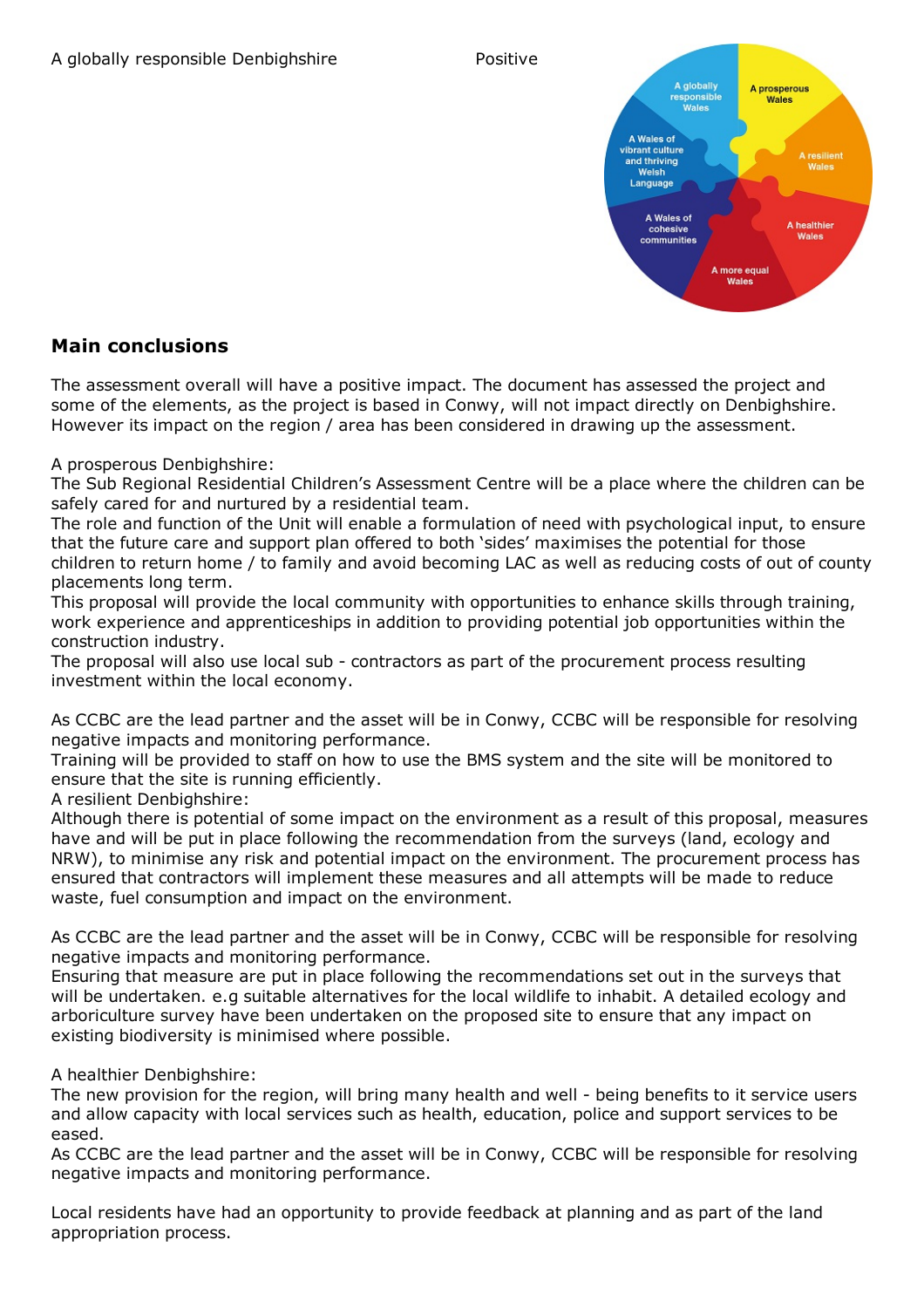Once the project is at the construction phase, residents will be informed and kept up to date with the build progress and any potential disruptions.

A more equal Denbighshire:

The building has been designed to ensure it is compliant with the Equalities Act to ensure full accessibility across the site. The facilities have been designed in consultation with the MDT team, to consider the needs of service users and at key stages service users will be consulted on the design to ensure that the site meets their needs.

This service will focus attention on the needs of the child therefore consideration has be given to the ability of the staff team to meet the needs of disabled parents in order to provide the service for their children.

The construction of the new site will provide potential for engagement with NEETs to gain work experience or paid work as part of the community benefits associated with the scheme.

A Denbighshire of cohesive communities:

The building has been designed to ensure staff and service user safety. The design will consider security, access, and anti-ligature needs.

The project provides a safe environment to support to children and their families or carers to enable a formulation of need with psychological input, to ensure that the future care and support plan offered to both 'sides' maximises the potential for those children to return home / to family and avoid becoming LAC. Having this locally will improve the chances of reducing LAC and improve the quality of service which can be provided.

Community involvement via planning consultation and will provide ownership within the proposal, providing opportunity for feedback will ensure that any issues can be addressed by the construction contractor to reduce dissatisfaction from residents.

Communication: Keeping the MDT team, local members and the community up to date with the progress of the project through newsletters, the blogs and project meetings. A centralised communication strategy has been developed within the partnership to ensure that information is concise.

Planning: Ensuring disruptions to local residents are kept to a minimum through effective planning. Dealing with complaints effectively: Dealing with any issues raised efficiently and within good time providing feedback, to ensure that the matter has been resolved. The project is being led by CCBC and therefore this will be managed by Conwy.

A Denbighshire of vibrant culture and thriving Welsh language:

Promotion of Welsh language during construction phase, encouragement for the use of Welsh medium staff - assisted with communications. Community benefits will also embrace Welsh culture and heritage through hosting activities and events during the construction phase.

CCBC as the project will support the contractor to address any communication to welsh speaking residents/ stakeholders to ensure that their views are considered in their preferred language.

A globally responsible Denbighshire:

Looking to work with a responsible contractor.

The project will provide the first of its kind assessment centre for the region, which will transform provision reduce out of county placements and will contribute to the reduction of LAC long term. Carbon efficient methods to build, power and heat the new facility have been included within the design and will be firmed up during the detailed stage.

#### **Evidence to support the Well-being Impact Assessment**

 $\Box$  We have consulted published research or quides that inform us about the likely impact of the proposal

 $\mathbf F$  We have involved an expert / consulted a group who represent those who may affected by the proposal

 $\nabla$  We have engaged with people who will be affected by the proposal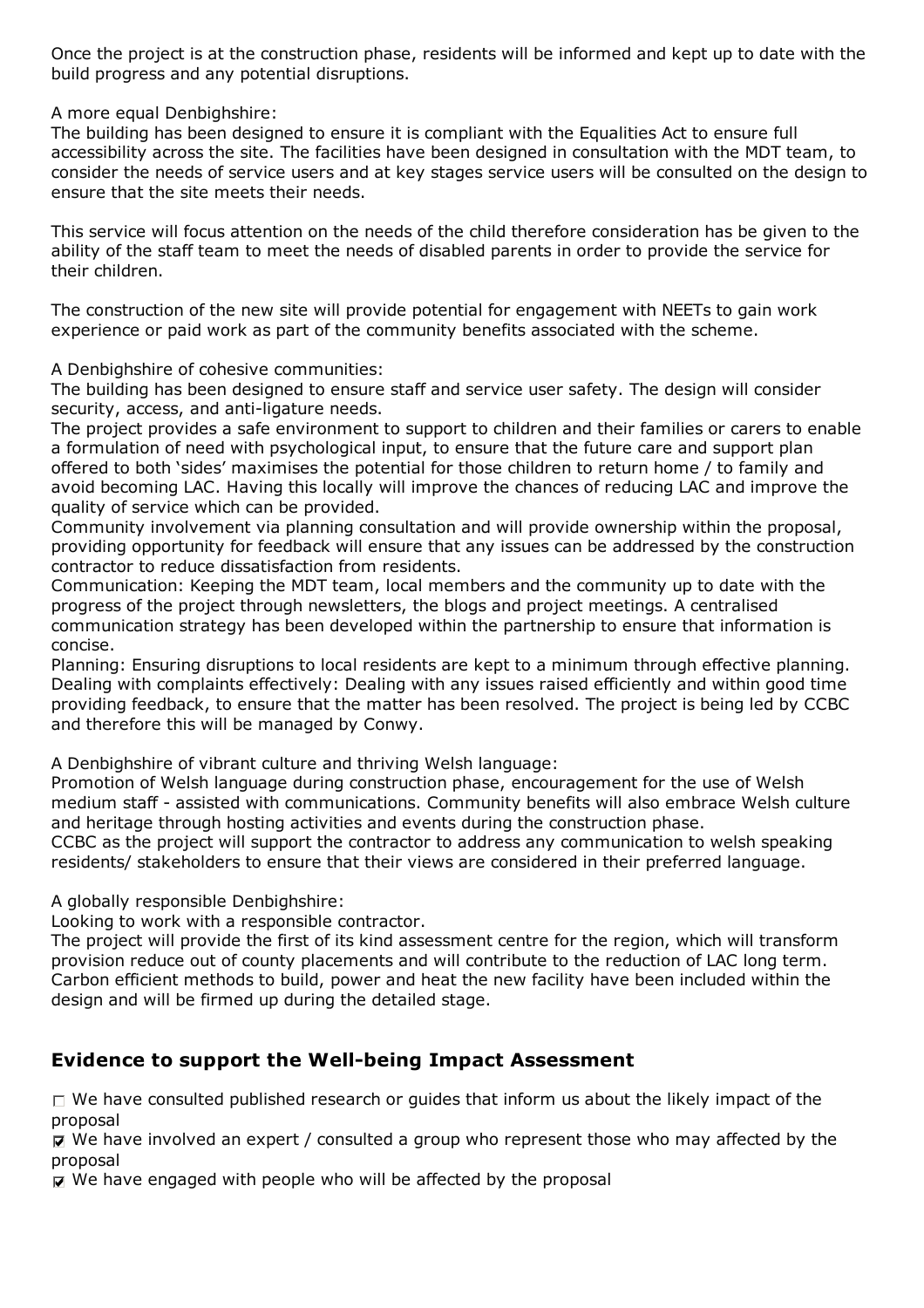## **THE LIKELY IMPACT ON DENBIGHSHIRE, WALES AND THE WORLD**

| A prosperous Denbighshire          |                                                                                                                                                                                                                                                                                                                                                                                                                                                                                                                                                                                                                                                                                                                                                                                                                                                                                                           |
|------------------------------------|-----------------------------------------------------------------------------------------------------------------------------------------------------------------------------------------------------------------------------------------------------------------------------------------------------------------------------------------------------------------------------------------------------------------------------------------------------------------------------------------------------------------------------------------------------------------------------------------------------------------------------------------------------------------------------------------------------------------------------------------------------------------------------------------------------------------------------------------------------------------------------------------------------------|
| <b>Overall Impact</b>              | Positive                                                                                                                                                                                                                                                                                                                                                                                                                                                                                                                                                                                                                                                                                                                                                                                                                                                                                                  |
| <b>Justification for</b><br>impact | The Sub Regional Residential Children's Assessment Centre will be a place<br>where the children can be safely cared for and nurtured by a residential<br>team.<br>The role and function of the Unit will enable a formulation of need with<br>psychological input, to ensure that the future care and support plan<br>offered to both 'sides' maximises the potential for those children to return<br>home / to family and avoid becoming LAC as well as reducing costs of out<br>of county placements long term.<br>This proposal will provide the local community with opportunities to<br>enhance skills through training, work experience and apprenticeships in<br>addition to providing potential job opportunities within the construction<br>industry.<br>The proposal will also use local sub - contractors as part of the<br>procurement process resulting investment within the local economy. |
| <b>Further actions</b><br>required | As CCBC are the lead partner and the asset will be in Conwy, CCBC will be<br>responsible for resolving negative impacts and monitoring performance.<br>Training will be provided to staff on how to use the BMS system and the<br>site will be monitored to ensure that the site is running efficiently.                                                                                                                                                                                                                                                                                                                                                                                                                                                                                                                                                                                                  |

#### **Positive impacts identified:**

| A low carbon society                                          | The design has considered climate change and included the use of energy<br>efficient items such as air source heating, LED lighting and vegetation.<br>BREEAM will be followed as good practice, although the certificate is not<br>required by WG.                                                                                                                                                                                                                                                                               |
|---------------------------------------------------------------|-----------------------------------------------------------------------------------------------------------------------------------------------------------------------------------------------------------------------------------------------------------------------------------------------------------------------------------------------------------------------------------------------------------------------------------------------------------------------------------------------------------------------------------|
| Quality<br>communications,<br>infrastructure and<br>transport | The new build will provide a future proof ICT infrastructure which will<br>enhance the provision.<br>The new build will be fully accessible.<br>The location of the Centre will mean that children and Young people can<br>receive this care closer to home. This significantly increases the possibility<br>of these children (and their families / carers) receiving seamless CAMHS<br>support and increasing the possibility of recovery and reunification. The<br>site is also served by the main coastal bus route in Conwy. |
| Economic<br>development                                       | Strong emphasis on community benefits - targets met for local spend.<br>Build will be tendered via the North Wales Construction Framework.<br>DCC have been included within the tender process, will seek to maximise<br>how the works are purchased to ensure local sub-contractors are used,<br>boosting the local economy and sustaining local Jobs.<br>Benefits for local suppliers - used by main contractors, benefits to<br>convenience sector - accommodation, meals etc                                                  |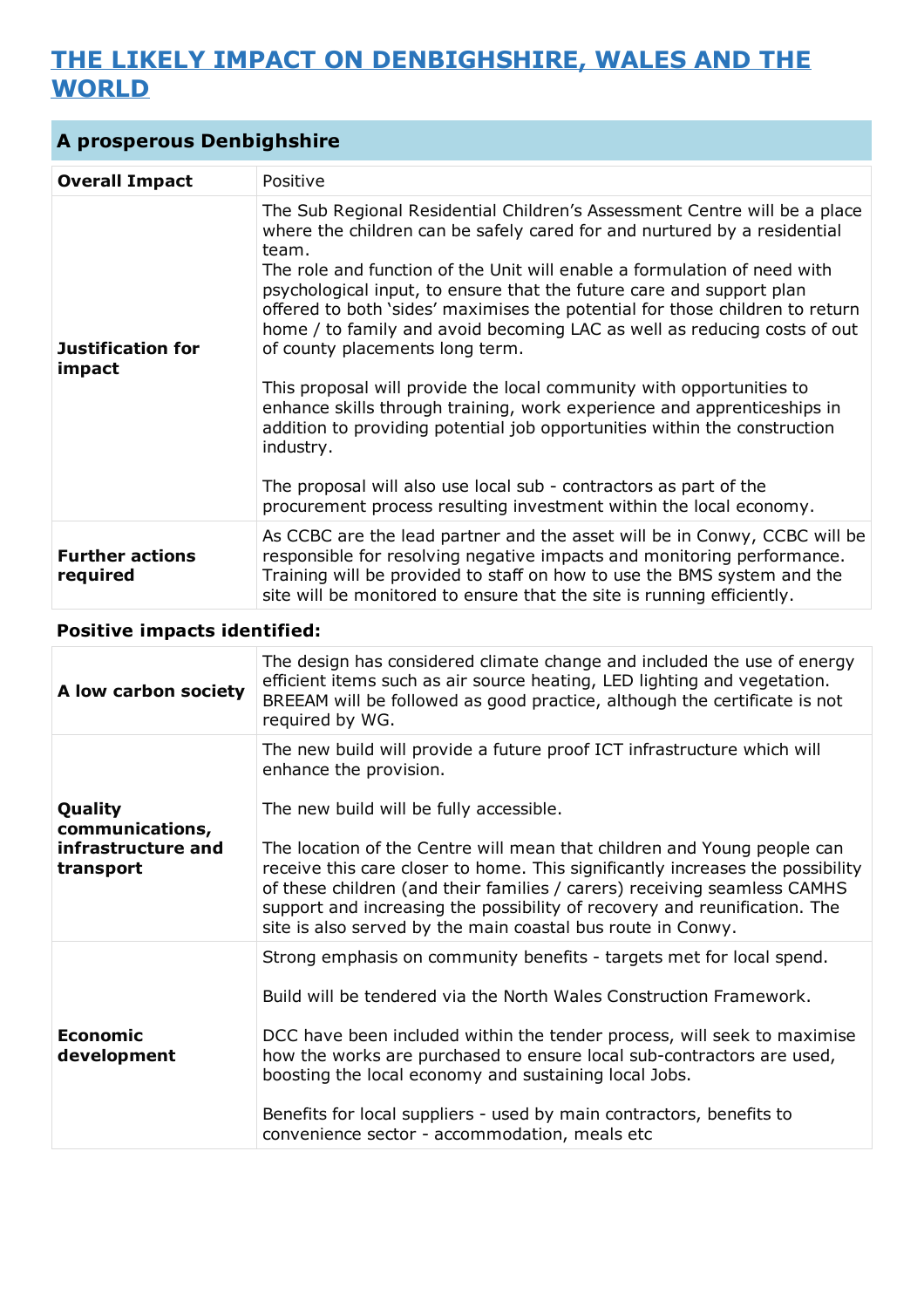| <b>Quality skills for the</b><br>long term | The project will provide opportunities such as work experience, training,<br>apprenticeships and job opportunities within the construction industry.<br>Community Benefits will also be a key element of the project. The<br>partnership is committed to delivering outcomes that help build stronger<br>communities, reduce social exclusion and poverty and encourage the<br>development of the economy. Community benefits will include creating<br>training and employment opportunities, community engagement and<br>contributing to the local economy. |
|--------------------------------------------|--------------------------------------------------------------------------------------------------------------------------------------------------------------------------------------------------------------------------------------------------------------------------------------------------------------------------------------------------------------------------------------------------------------------------------------------------------------------------------------------------------------------------------------------------------------|
| <b>Quality jobs for the</b><br>long term   | Brand new facility, and staffing team employed to facilitate the provision.<br>The project will also provide opportunities for members of the community.<br>Providing work experience, training, apprenticeships and job<br>opportunities.                                                                                                                                                                                                                                                                                                                   |
| <b>Childcare</b>                           | <b>None</b>                                                                                                                                                                                                                                                                                                                                                                                                                                                                                                                                                  |

#### **Negative impacts identified:**

| A low carbon society                                          | Staff unable to operate new systems for building due to lack of training,<br>personal preference for temperature, leaving lights on external doors<br>open etc. |
|---------------------------------------------------------------|-----------------------------------------------------------------------------------------------------------------------------------------------------------------|
| Quality<br>communications,<br>infrastructure and<br>transport | <b>None</b>                                                                                                                                                     |
| <b>Economic</b><br>development                                | <b>None</b>                                                                                                                                                     |
| <b>Quality skills for the</b><br>long term                    | <b>None</b>                                                                                                                                                     |
| <b>Quality jobs for the</b><br>long term                      | <b>Construction Aspect:</b><br>Nature of projects means that work on site is limited to 10-12 months<br>may restrict long term planning for jobs.               |
| <b>Childcare</b>                                              | <b>None</b>                                                                                                                                                     |

## **A resilient Denbighshire**

| <b>Overall Impact</b>              | Neutral                                                                                                                                                                                                                                                                                                                                                                                                                                                                                                                    |
|------------------------------------|----------------------------------------------------------------------------------------------------------------------------------------------------------------------------------------------------------------------------------------------------------------------------------------------------------------------------------------------------------------------------------------------------------------------------------------------------------------------------------------------------------------------------|
| <b>Justification for</b><br>impact | Although there is potential of some impact on the environment as a result<br>of this proposal, measures have and will be put in place following the<br>recommendation from the surveys (land, ecology and NRW), to minimise<br>any risk and potential impact on the environment. The procurement<br>process has ensured that contractors will implement these measures and<br>all attempts will be made to reduce waste, fuel consumption and impact<br>on the environment.                                                |
| <b>Further actions</b><br>required | As CCBC are the lead partner and the asset will be in Conwy, CCBC will be<br>responsible for resolving negative impacts and monitoring performance.<br>Ensuring that measure are put in place following the recommendations set<br>out in the surveys that will be undertaken. e.g suitable alternatives for the<br>local wildlife to inhabit. A detailed ecology and arboriculture survey have<br>been undertaken on the proposed site to ensure that any impact on<br>existing biodiversity is minimised where possible. |

## **Positive impacts identified:**

| <b>Biodiversity and the</b> Reduction of the carbon footprint will have a positive impact on the |
|--------------------------------------------------------------------------------------------------|
| <b>natural environment</b> environment. Travel to out of county placements for meetings etc.     |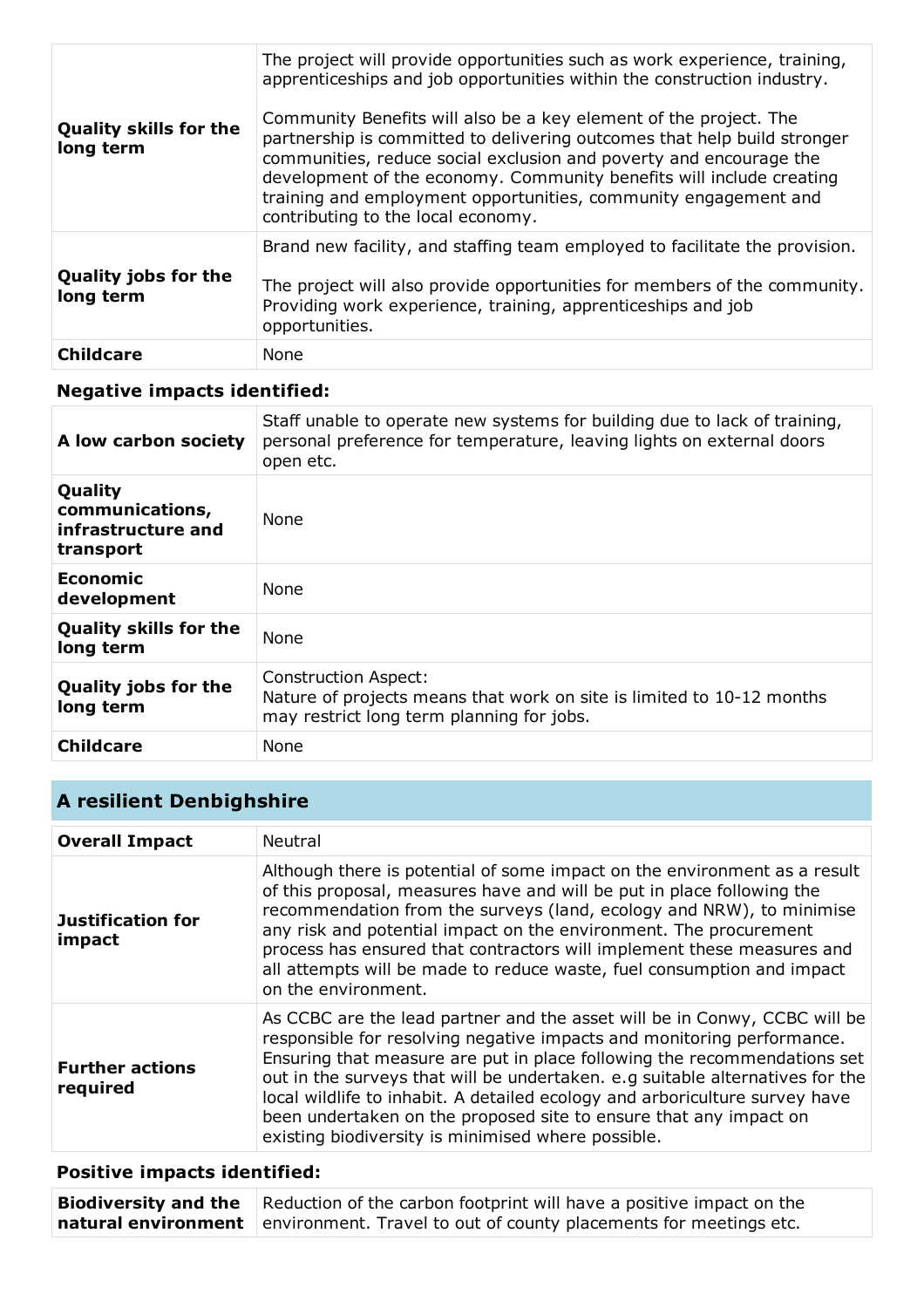| <b>Biodiversity in the</b><br>built environment                     | New landscaping for the site will be sympathetic to the surroundings.                                                                                                                                                                                                                |
|---------------------------------------------------------------------|--------------------------------------------------------------------------------------------------------------------------------------------------------------------------------------------------------------------------------------------------------------------------------------|
| Reducing waste,<br>reusing and<br>recycling                         | Reducing waste, recycling, the controlling of hazardous substances and<br>Health & Safety will form a key part of the procurement process, to<br>ensure that impact on the environment is minimised.<br>Contractor will have a waste management plan, ensure that this is a key      |
|                                                                     | element of the procurement process.                                                                                                                                                                                                                                                  |
|                                                                     | The new facility will reduce the need for out of county placements, this will<br>also see a reduction in travel out of county for appointments, to provide<br>support to service users mitigating additional travel.                                                                 |
| Reduced energy/fuel<br>consumption                                  | The building will be designed to minimise energy costs.                                                                                                                                                                                                                              |
|                                                                     | Consideration will be made on how the transportation of materials and<br>goods will be delivered to the site. The procurement process will ensure<br>that measures are in place to reduce fuel consumption.                                                                          |
| <b>People's awareness</b><br>of the environment<br>and biodiversity | Scope during the construction phase to involve the local community and<br>schools and service users. This will be part of the community benefits and<br>tender process.                                                                                                              |
| <b>Flood risk</b><br>management                                     | The proposal has been developed with guidance from consultants ensuring<br>that proposal does not impact on flood risk management. Statutory<br>consultees have also had an opportunity to review plans and comment on<br>any potential flood risk issues during the planning stage. |
| <b>Negative impacts identified:</b>                                 |                                                                                                                                                                                                                                                                                      |
| <b>Biodiversity and the</b><br>natural environment                  | Potential loss of trees and hedgerows may impact on the wildlife<br>population. This will be mitigated with the landscaping on the new site.                                                                                                                                         |
|                                                                     | Badger sett in close proximity to the development may be impacted due<br>to the construction works if not phased correctly.                                                                                                                                                          |
| <b>Biodiversity in the</b><br>built environment                     | Potential disturbance of eco system on site as part of the demolition of the<br>old buildings and the construction phase. Measures will be put in place to<br>minimise the impact as advised by the site surveys.                                                                    |
| <b>Reducing waste,</b><br>reusing and<br>recycling                  | None                                                                                                                                                                                                                                                                                 |
| Reduced energy/fuel<br>consumption                                  | Building users not being able to operate the new systems correctly may<br>result in an increase in energy consumption.                                                                                                                                                               |
| <b>People's awareness</b><br>of the environment                     | None                                                                                                                                                                                                                                                                                 |

| and biodiversity         |             |
|--------------------------|-------------|
| Flood risk<br>management | <b>None</b> |
|                          |             |

## **A healthier Denbighshire**

| <b>Overall Impact</b>              | Positive                                                                                                                                                                                                                |
|------------------------------------|-------------------------------------------------------------------------------------------------------------------------------------------------------------------------------------------------------------------------|
| <b>Justification for</b><br>impact | The new provision for the region, will bring many health and well - being<br>benefits to it service users and allow capacity with local services such as<br>health, education, police and support services to be eased. |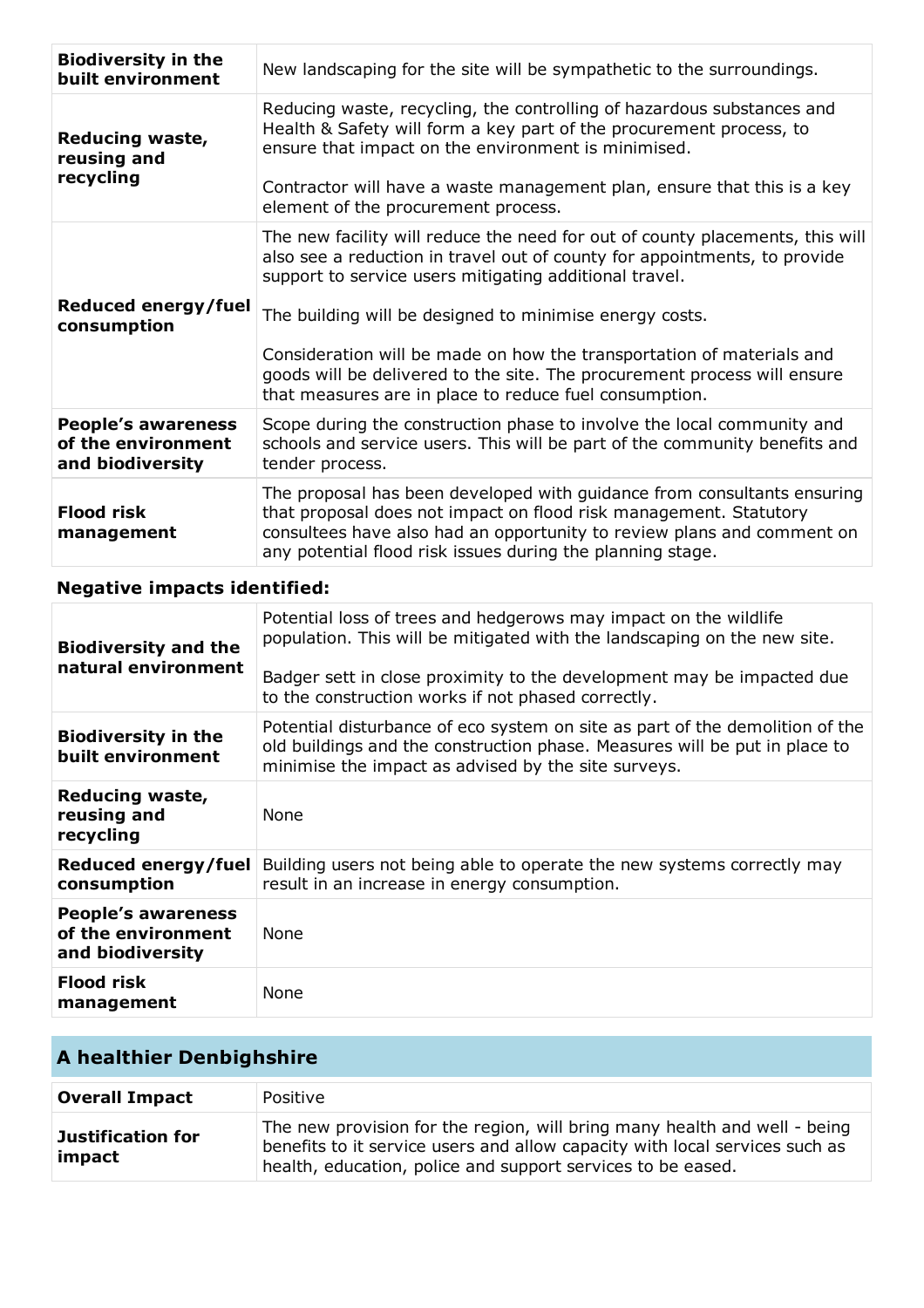|                        | As CCBC are the lead partner and the asset will be in Conwy, CCBC will be<br>responsible for resolving negative impacts and monitoring performance. |
|------------------------|-----------------------------------------------------------------------------------------------------------------------------------------------------|
| <b>Further actions</b> | Local residents have had an opportunity to provide feedback at planning                                                                             |
| required               | and as part of the land appropriation process. Once the project is at the                                                                           |
|                        | construction phase, residents will be informed and kept up to date with                                                                             |
|                        | the build progress and any potential disruptions.                                                                                                   |

#### **Positive impacts identified:**

| A social and physical<br>environment that<br>encourage and<br>support health and<br>well-being | The location of the Centre will mean that children and Young people can<br>receive this care closer to home. This significantly increases the possibility<br>of these children (and their families / carers) receiving seamless CAMHS<br>support and increasing the possibility of recovery and reunification. This<br>will have a positive impact on mental health and well-being.                                                                                                                                                                |
|------------------------------------------------------------------------------------------------|----------------------------------------------------------------------------------------------------------------------------------------------------------------------------------------------------------------------------------------------------------------------------------------------------------------------------------------------------------------------------------------------------------------------------------------------------------------------------------------------------------------------------------------------------|
| <b>Access to good</b><br>quality, healthy food                                                 | The Unit will support children and their families with independent living<br>skills and identify and financial issues which can be signposted to other<br>organisations to support any health needs or poverty which could impact<br>of being able to afford suitable and healthy food.                                                                                                                                                                                                                                                            |
| <b>People's emotional</b><br>and mental well-<br>being                                         | This will be a brand new facility for the region providing a new service.<br>Supporting early intervention to avoid crisis situations and/or to prevent<br>further escalation. The project will allow existing services to be<br>maintained whilst enabling integrated approaches to be strengthened and<br>enhanced. This will support the emotional and mental well-being of all<br>users and will reduce impact on local services such as health, education,<br>police and support services to ease capacity to support the wider<br>community. |
| <b>Access to healthcare</b>                                                                    | This will be a brand new facility for the region providing a new service.<br>Supporting early intervention to avoid crisis situations and/or to prevent<br>further escalation. The project will allow existing services to be<br>maintained whilst enabling integrated approaches to be strengthened and<br>enhanced. This will reduce impact on local services such as health,<br>education, police and support services to ease capacity to support the<br>wider community.                                                                      |
| <b>Participation in</b><br>leisure opportunities                                               | The Unit will provide recreational areas for service users to engage in<br>leisure activities.<br>There will also be an outside space on site as well as access to Eirias Park.                                                                                                                                                                                                                                                                                                                                                                    |

## **Negative impacts identified:**

| A social and physical<br>environment that<br>encourage and<br>support health and<br>well-being | <b>None</b>                                                                                                                      |
|------------------------------------------------------------------------------------------------|----------------------------------------------------------------------------------------------------------------------------------|
| <b>Access to good</b><br>quality, healthy food                                                 | None                                                                                                                             |
| <b>People's emotional</b><br>and mental well-<br>being                                         | None                                                                                                                             |
| <b>Access to healthcare</b>                                                                    | <b>None</b>                                                                                                                      |
| <b>Participation in</b><br>leisure opportunities                                               | A land appropriation of a small strip of land within Eirias Park, may result<br>in local users and residents being dissatisfied. |

## **A more equal Denbighshire Overall Impact** Positive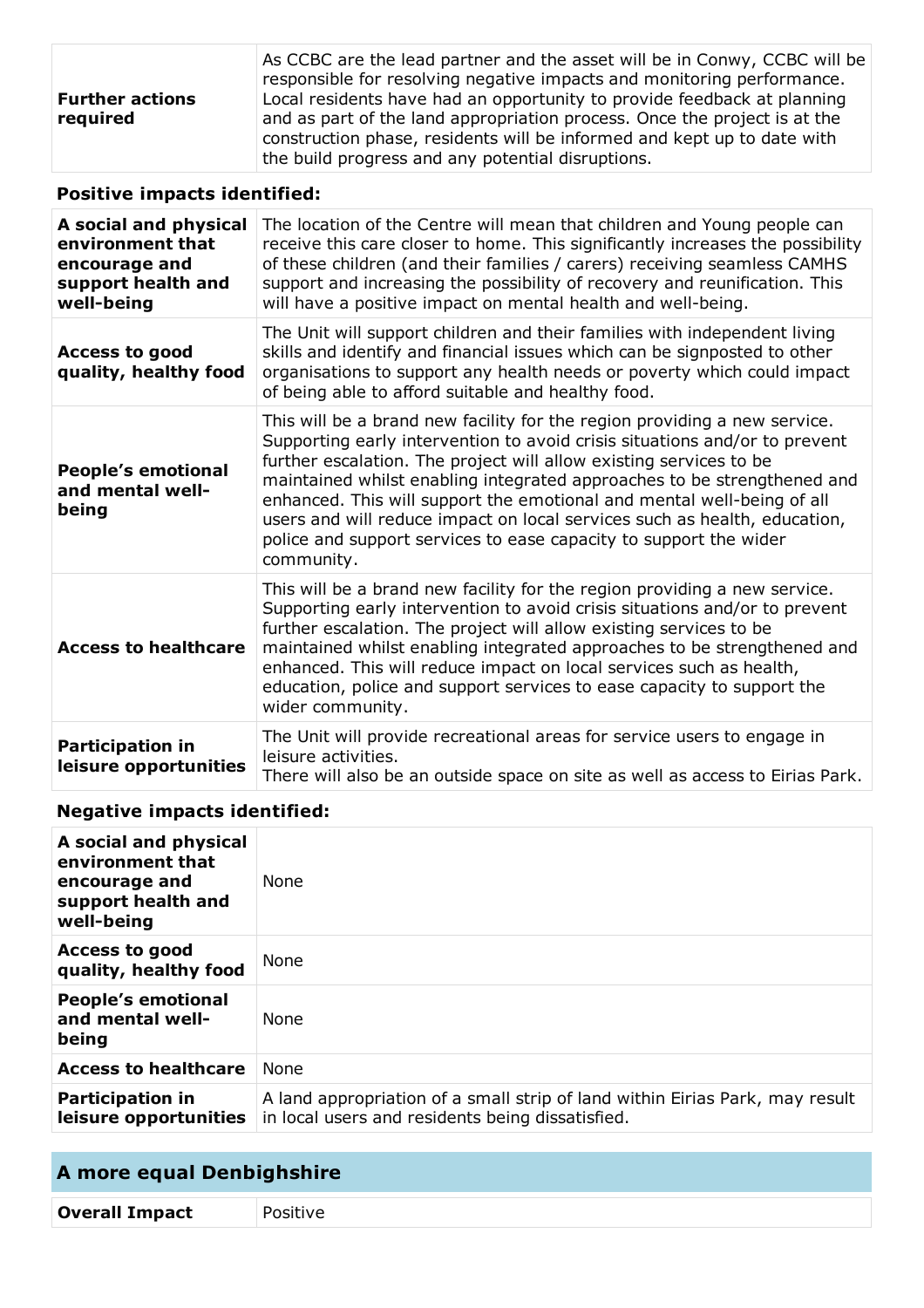| <b>Justification for</b><br>impact | The building has been designed to ensure it is compliant with the<br>Equalities Act to ensure full accessibility across the site. The facilities have<br>been designed in consultation with the MDT team, to consider the needs of<br>service users and at key stages service users will be consulted on the<br>design to ensure that the site meets their needs.<br>This service will focus attention on the needs of the child therefore |
|------------------------------------|--------------------------------------------------------------------------------------------------------------------------------------------------------------------------------------------------------------------------------------------------------------------------------------------------------------------------------------------------------------------------------------------------------------------------------------------|
|                                    | consideration has be given to the ability of the staff team to meet the<br>needs of disabled parents in order to provide the service for their children.                                                                                                                                                                                                                                                                                   |
|                                    | The construction of the new site will provide potential for engagement<br>with NEETs to gain work experience or paid work as part of the<br>community benefits associated with the scheme.                                                                                                                                                                                                                                                 |
| <b>Further actions</b><br>required | None                                                                                                                                                                                                                                                                                                                                                                                                                                       |

#### **Positive impacts identified:**

| <b>Improving the well-</b><br>being of people with<br>protected<br>characteristics. The<br>nine protected<br>characteristics are:<br>age; disability;<br>gender<br>reassignment;<br>marriage or civil<br>partnership;<br>pregnancy and<br>maternity; race;<br>religion or belief;<br>sex; and sexual<br>orientation | The building has been designed to ensure it is compliant with the<br>Equalities Act to ensure full accessibility across the site. The facilities have<br>been designed in consultation with the MDT team, to consider the needs of<br>service users and at key stages service users will be consulted on the<br>design to ensure that the site meets their needs.<br>This service will focus attention on the needs of the child therefore<br>consideration has be given to the ability of the staff team to meet the<br>needs of disabled parents in order to provide the service for their children. |
|---------------------------------------------------------------------------------------------------------------------------------------------------------------------------------------------------------------------------------------------------------------------------------------------------------------------|--------------------------------------------------------------------------------------------------------------------------------------------------------------------------------------------------------------------------------------------------------------------------------------------------------------------------------------------------------------------------------------------------------------------------------------------------------------------------------------------------------------------------------------------------------------------------------------------------------|
| <b>People who suffer</b><br>discrimination or<br>disadvantage                                                                                                                                                                                                                                                       | N/A                                                                                                                                                                                                                                                                                                                                                                                                                                                                                                                                                                                                    |
| People affected by<br>socio-economic<br>disadvantage and<br>unequal outcomes                                                                                                                                                                                                                                        | The project will focus on the care of the service user and intervention to<br>prevent the child from Becoming LAC which will contribute towards<br>reducing these outcomes. However there will be opportunities to signpost<br>service users to external organisations for additional support to challenge<br>socio-economic disadvantage and unequal outcomes.<br>Construction phase will target economically inactive - engagement with<br>NEET's as part of the community benefits for the project.                                                                                                 |
| Areas affected by<br>socio-economic<br>disadvantage                                                                                                                                                                                                                                                                 | A new purpose built facility will provide a better service to users, a<br>reduction in out of county placements and an improved provision to<br>enable work to be undertaken with parents and carers.                                                                                                                                                                                                                                                                                                                                                                                                  |

#### **Negative impacts identified:**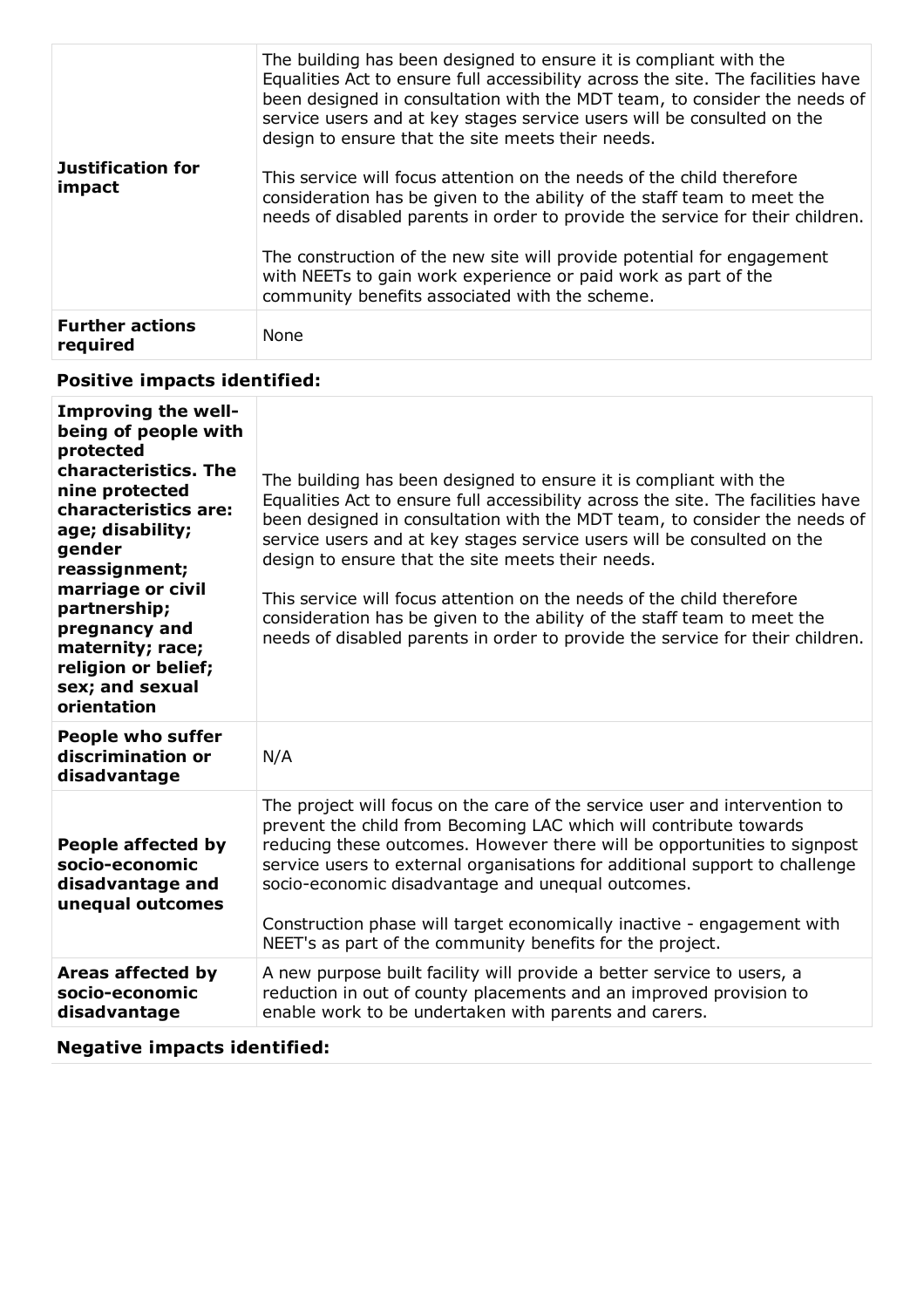| Improving the well-<br>being of people with<br>protected<br>characteristics. The<br>nine protected<br>characteristics are:<br>age; disability;<br>gender<br>reassignment;<br>marriage or civil<br>partnership;<br>pregnancy and<br>maternity; race;<br>religion or belief;<br>sex; and sexual<br>orientation | <b>None</b> |
|--------------------------------------------------------------------------------------------------------------------------------------------------------------------------------------------------------------------------------------------------------------------------------------------------------------|-------------|
| <b>People who suffer</b><br>discrimination or<br>disadvantage                                                                                                                                                                                                                                                | N/A         |
| People affected by<br>socio-economic<br>disadvantage and<br>unequal outcomes                                                                                                                                                                                                                                 | None        |
| Areas affected by<br>socio-economic<br>disadvantage                                                                                                                                                                                                                                                          | None        |

## **A Denbighshire of cohesive communities**

| <b>Overall Impact</b>              | Positive                                                                                                                                                                                                                                                                                                                                                                                                                                                                                                                                                                                                                                                                                                                                                                                                                                                                                 |
|------------------------------------|------------------------------------------------------------------------------------------------------------------------------------------------------------------------------------------------------------------------------------------------------------------------------------------------------------------------------------------------------------------------------------------------------------------------------------------------------------------------------------------------------------------------------------------------------------------------------------------------------------------------------------------------------------------------------------------------------------------------------------------------------------------------------------------------------------------------------------------------------------------------------------------|
| <b>Justification for</b><br>impact | The building has been designed to ensure staff and service user safety.<br>The design will consider security, access, and anti-ligature needs.<br>The project provides a safe environment to support to children and their<br>families or carers to enable a formulation of need with psychological input,<br>to ensure that the future care and support plan offered to both 'sides'<br>maximises the potential for those children to return home / to family and<br>avoid becoming LAC. Having this locally will improve the chances of<br>reducing LAC and improve the quality of service which can be provided.<br>Community involvement via planning consultation and will provide<br>ownership within the proposal, providing opportunity for feedback will<br>ensure that any issues can be addressed by the construction contractor to<br>reduce dissatisfaction from residents. |
| <b>Further actions</b><br>required | Communication: Keeping the MDT team, local members and the<br>community up to date with the progress of the project through<br>newsletters, the blogs and project meetings. A centralised communication<br>strategy has been developed within the partnership to ensure that<br>information is concise. Planning: Ensuring disruptions to local residents are<br>kept to a minimum through effective planning. Dealing with complaints<br>effectively: Dealing with any issues raised efficiently and within good time<br>providing feedback, to ensure that the matter has been resolved. The<br>project is being led by CCBC and therefore this will be managed by<br>Conwy.                                                                                                                                                                                                           |

## **Positive impacts identified:**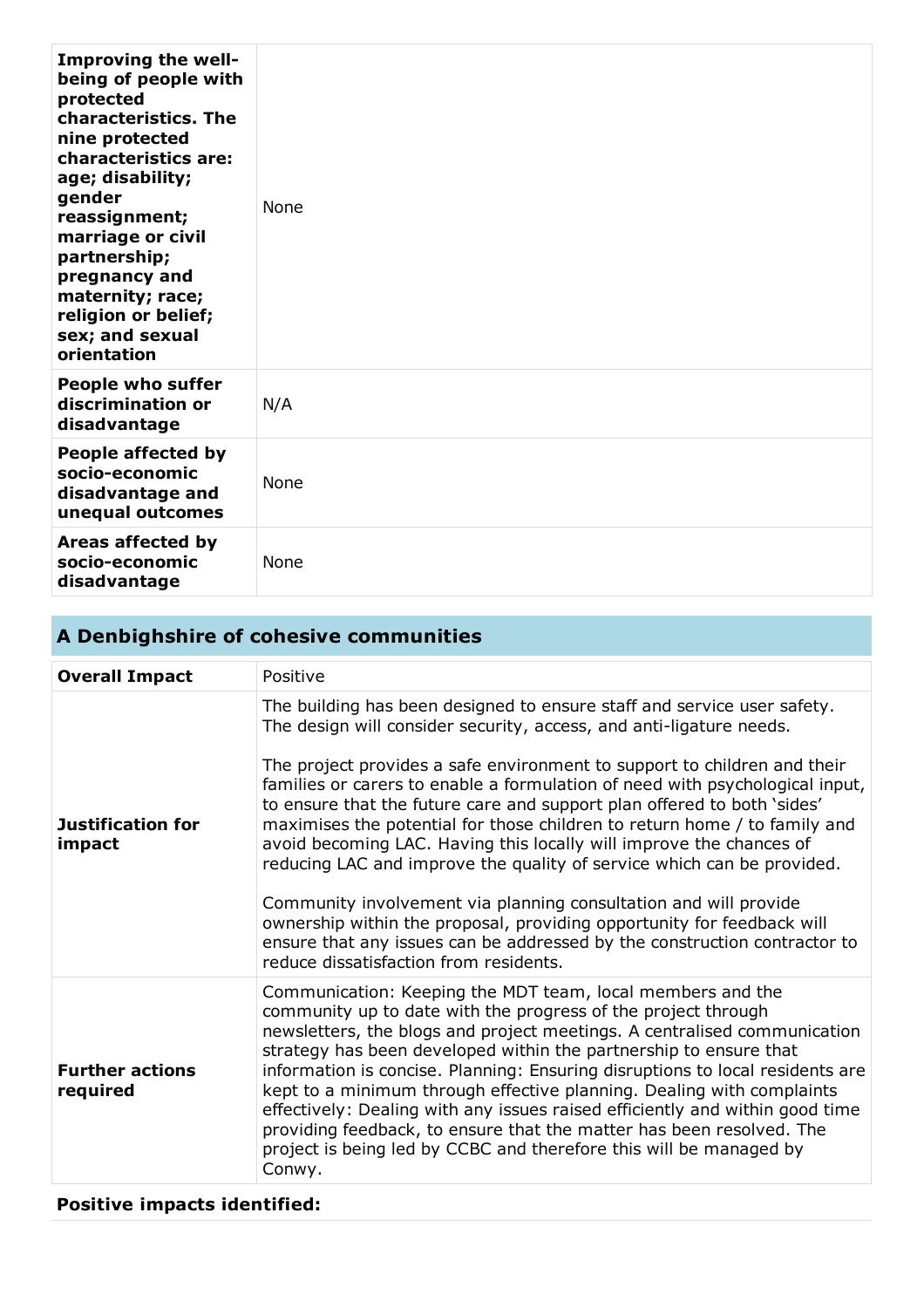| <b>Safe communities</b><br>and individuals          | The building has been designed to ensure staff and service user safety.<br>The design will consider security, access, and anti-ligature needs.<br>The project provides a safe environment to support to children and their<br>families or carers to enable a formulation of need with psychological input,<br>to ensure that the future care and support plan offered to both 'sides'<br>maximises the potential for those children to return home / to family and<br>avoid becoming LAC.                                                                          |
|-----------------------------------------------------|--------------------------------------------------------------------------------------------------------------------------------------------------------------------------------------------------------------------------------------------------------------------------------------------------------------------------------------------------------------------------------------------------------------------------------------------------------------------------------------------------------------------------------------------------------------------|
| <b>Community</b><br>participation and<br>resilience | Engagement from staff, service users and the local community will inform<br>proposals for the design and layout for the new build. This has been<br>undertaken through a number of different forms such as, meetings,<br>consultations and all information regarding the potential development has<br>been made available in the press and on CCBC's website.<br>Planning consultation period provided residents, and interested parties<br>with an opportunity to express their views and any concerns which were<br>considered as part of the planning decision. |
| The attractiveness of<br>the area                   | The proposal will provide a brand new regional facility within close<br>distance to the service users local area. Avoiding the need to move school<br>or be placed in an out of county placement, restricting the service which<br>can be provided.                                                                                                                                                                                                                                                                                                                |
| <b>Connected</b><br>communities                     | Access to the provision will be increased due to the location and close<br>proximity to bus service routes.                                                                                                                                                                                                                                                                                                                                                                                                                                                        |
| <b>Rural resilience</b>                             | Having a provision within the region instead of sending service users to<br>out of county placements means that there will be greater opportunities<br>for families who live in rural areas to engage in the services resulting in<br>better opportunities for reunification.                                                                                                                                                                                                                                                                                      |

## **Negative impacts identified:**

| <b>Safe communities</b><br>and individuals          | <b>None</b>                                                                                                                                                                                                                                                                                                                                                                                                                                 |
|-----------------------------------------------------|---------------------------------------------------------------------------------------------------------------------------------------------------------------------------------------------------------------------------------------------------------------------------------------------------------------------------------------------------------------------------------------------------------------------------------------------|
| <b>Community</b><br>participation and<br>resilience | <b>None</b>                                                                                                                                                                                                                                                                                                                                                                                                                                 |
| The attractiveness of<br>the area                   | Due to the nature of the provision, local residents may be resistant to the<br>idea of having this facility in the community which could cause additional<br>complaints.<br>Construction is likely to take approx. 10-12 months during this time there<br>may be disruptions within the surrounding area, including increased noise,<br>increased pollution and increased traffic. Measures will be put in place to<br>reduced disruptions. |
| <b>Connected</b><br>communities                     | <b>None</b>                                                                                                                                                                                                                                                                                                                                                                                                                                 |
| <b>Rural resilience</b>                             | <b>None</b>                                                                                                                                                                                                                                                                                                                                                                                                                                 |

## **A Denbighshire of vibrant culture and thriving Welsh language**

| <b>Overall Impact</b>              | Positive                                                                                                                                                                                                                                                                             |
|------------------------------------|--------------------------------------------------------------------------------------------------------------------------------------------------------------------------------------------------------------------------------------------------------------------------------------|
| <b>Justification for</b><br>impact | Promotion of Welsh language during construction phase, encouragement<br>for the use of Welsh medium staff - assisted with communications.<br>Community benefits will also embrace Welsh culture and heritage through<br>hosting activities and events during the construction phase. |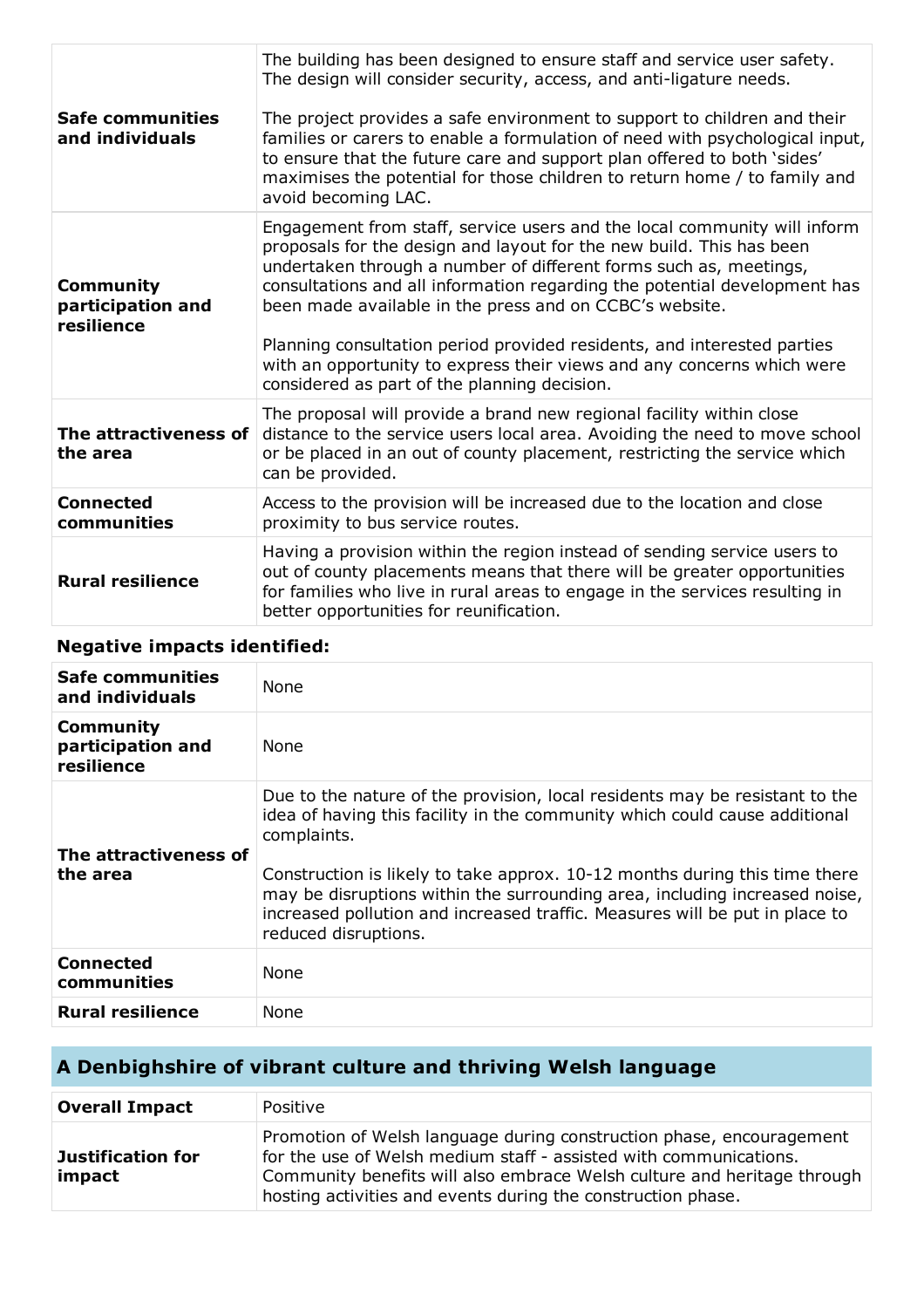| <b>Further actions</b> | CCBC as the project will support the contractor to address any         |
|------------------------|------------------------------------------------------------------------|
| required               | communication to welsh speaking residents/ stakeholders to ensure that |
|                        | I their views are considered in their preferred language.              |

#### **Positive impacts identified:**

| <b>People using Welsh</b>              | All correspondence will be bilingual. This will also be a requirement of the<br>tender for the construction contractor and all communication will be<br>approved prior to circulation.<br>Community benefits opportunities such as school visits and work<br>placements will be delivered bilingually to encourage the use of Welsh<br>language. |
|----------------------------------------|--------------------------------------------------------------------------------------------------------------------------------------------------------------------------------------------------------------------------------------------------------------------------------------------------------------------------------------------------|
| <b>Promoting the Welsh</b><br>language | All correspondence and signage will be bilingual and the use of Welsh<br>language will be encouraged.                                                                                                                                                                                                                                            |
| <b>Culture and heritage</b>            | Staff within the MDT and residential team will promote Welsh culture and<br>heritage where applicable.<br>Community benefits will also embrace Welsh culture and heritage through<br>hosting activities and events during the construction phase.                                                                                                |

#### **Negative impacts identified:**

| <b>People using Welsh</b>              | None                                                                                                                                                                                                                  |
|----------------------------------------|-----------------------------------------------------------------------------------------------------------------------------------------------------------------------------------------------------------------------|
| <b>Promoting the Welsh</b><br>language | Depending on the appointment of the construction contractor, it may not<br>be possible to have a Fluent welsh speaking site manager which could<br>cause issues with residents who want to provide feedback in Welsh. |
| <b>Culture and heritage</b>            | None                                                                                                                                                                                                                  |

## **A globally responsible Denbighshire**

| <b>Overall Impact</b>              | Positive                                                                                                                                                                                                                                                                                                                                                                                                                         |
|------------------------------------|----------------------------------------------------------------------------------------------------------------------------------------------------------------------------------------------------------------------------------------------------------------------------------------------------------------------------------------------------------------------------------------------------------------------------------|
| <b>Justification for</b><br>impact | Looking to work with a responsible contractor.<br>The project will provide the first of its kind assessment centre for the<br>region, which will transform provision reduce out of county placements<br>and will contribute to the reduction of LAC long term.<br>Carbon efficient methods to build, power and heat the new facility have<br>been included within the design and will be firmed up during the detailed<br>stage. |
| <b>Further actions</b><br>required | <b>None</b>                                                                                                                                                                                                                                                                                                                                                                                                                      |

#### **Positive impacts identified:**

| Local, national,<br>international supply<br>chains                     | The procurement option for the project will allow access to local<br>contractors.                                                                                                                            |
|------------------------------------------------------------------------|--------------------------------------------------------------------------------------------------------------------------------------------------------------------------------------------------------------|
| Human rights                                                           | Ensure the contractor is a considerate contractor, appointing via the North<br>Wales Construction Framework will support this.                                                                               |
| <b>Broader service</b><br>provision in the local<br>area or the region | The project will provide the first of its kind assessment centre for the<br>region, which will transform provision reduce out of county placements<br>and will contribute to the reduction of LAC long term. |
| <b>Reducing climate</b><br>change                                      | Carbon efficient methods to build, power and heat the new facility have<br>been included within the design and will be firmed up during the detailed<br>stage.                                               |

#### **Negative impacts identified:**